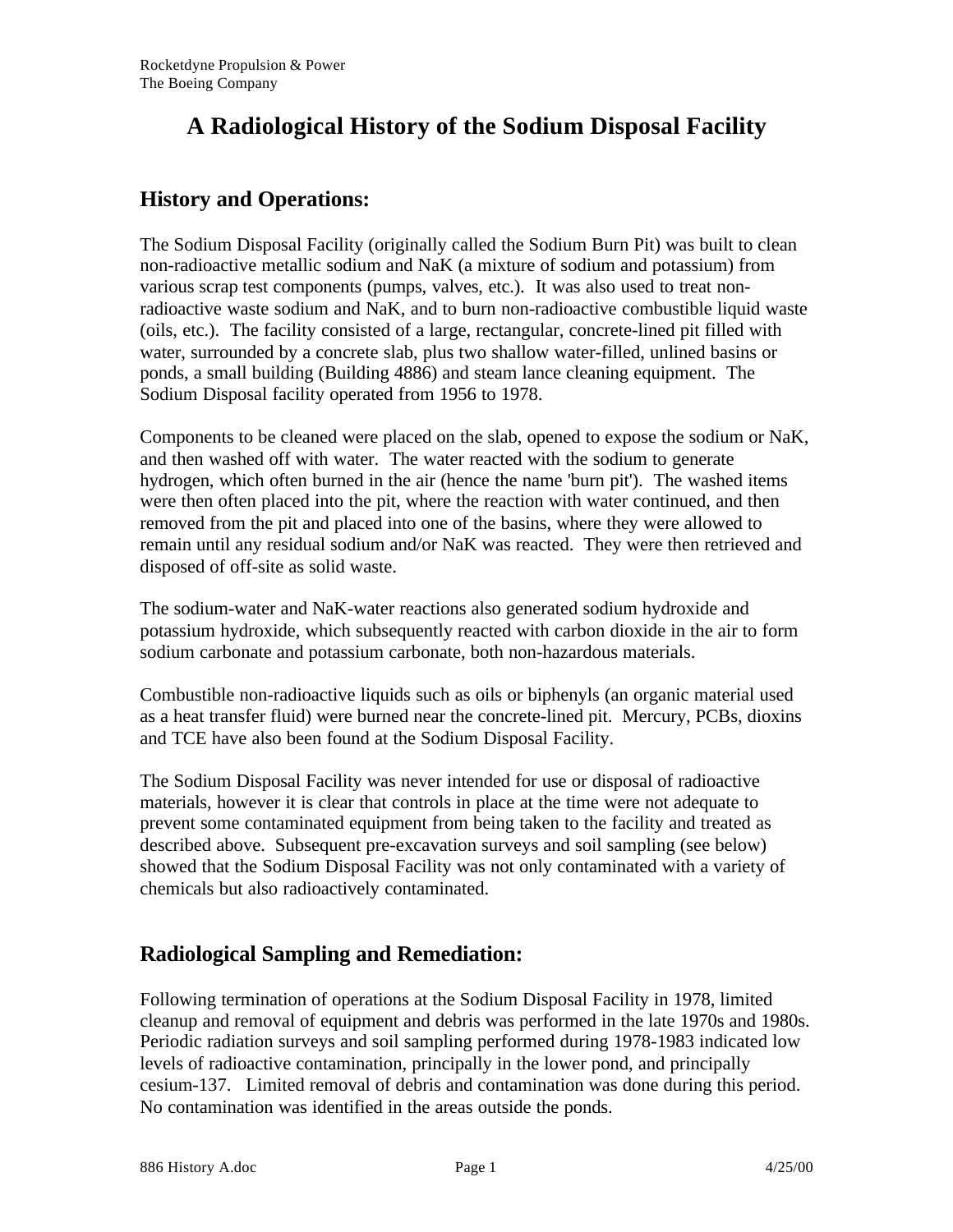A chemical survey (CERCLA Phase II) was conducted in March 1987 (Reference 1). Known areas of radiological contamination were avoided during this survey.

Following the CERCLA survey, a comprehensive radiological survey was performed in 1987-88, in areas surrounding the two open pits (Reference 2). No evidence of radiological contamination was found in surrounding areas or drainage channels.

In 1991 the California Regional Water Quality Control Board (RWQCB) issued an order under the California Toxic Pit Cleanup Act (TPCA) to remove all contaminated material from the lower pond.

Prior to excavation Rocketdyne conducted a comprehensive baseline radiation exposure survey of the entire Sodium Disposal Facility area including the upper and lower ponds, the western area and northern drainage areas (Reference 3). Elevated radiation levels were found in only the lower pond, the highest being 27.5 μR/hr, or approximately twice natural background levels.

All soil from the lower pond was excavated down to bedrock in 1992. Soil and debris was segregated into four waste streams; (1) clean, (2) hazardous waste, (3) radioactive waste and (4) mixed waste (hazardous and radioactive).

Following the lower pond excavation in 1992, the RWQCB sampled the lower pond on March 24, 1993 to confirm that all contamination had been removed. All radioactive sample analyses indicated only background levels of radioisotopes remained (Reference 4).

Following the lower pond excavation, Rocketdyne then performed limited excavation in the upper pond and western areas where buried debris had been identified. Most of the debris and soil removed was clean. However some soil and debris from the upper pond was identified as contaminated and disposed of as radioactive waste.

Upon completion of all excavation, over 9,000 cubic yards (9,000 metric tons) of soil had been excavated. This work was done under the oversight of the California Department of Health Services (DHS) and the Department of Toxic Substances Control (DTSC).

On June 10, 1993, the California Department of Health Services (DHS) took additional soil samples from the lower pond and recently excavated upper pond (References 5 and 6). Again, no contamination above background was found.

In all, only about 700 cubic yards (or 8% of the soil) was either radioactive or mixed waste. All radioactive soil was sampled and analyzed for radiological constituents. The total quantity of contamination in the soil was 6 millicuries of cesium-137 and 1 millicurie of strontium-90. Quantities of all other isotopes including uranium and thorium and their decay products were equal or less than that expected in clean soil. Although the soil was shipped to an NRC licensed low-level radioactive waste disposal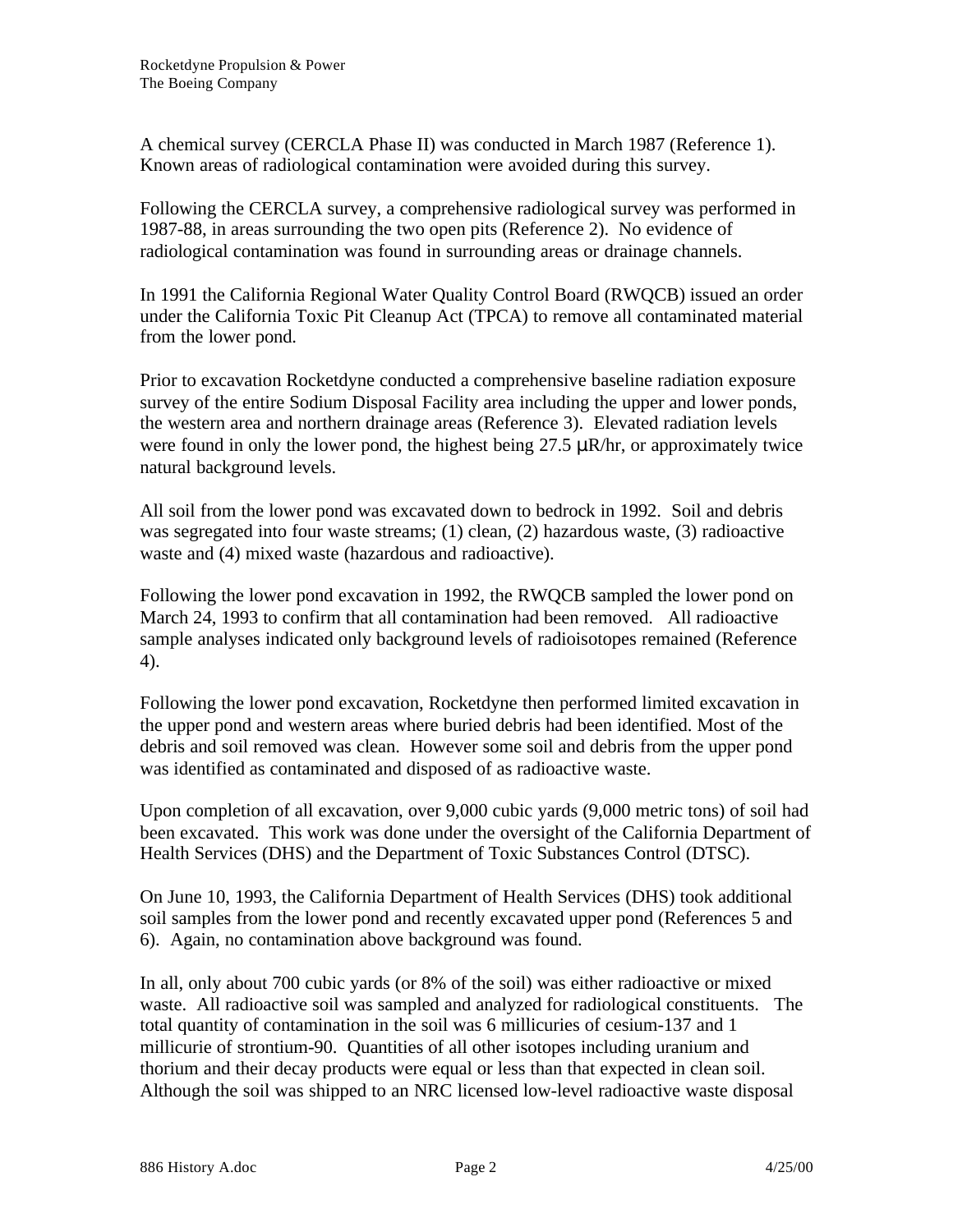facility, the level of contamination in the soil was so low that Department of Transportation (DOT) regulations did not require the shipment to be classified as a radioactive waste shipment, and did not require the shipping trucks to be placarded with "radioactive material" signs.

In 1994, following completion of all excavation, Rocketdyne performed a radiation exposure survey of the entire SDF area including all the drainage channels. This survey was documented and submitted to the California DHS (Reference 7). Again no radiation anomalies were detected.

In 1995, an independent contractor (ICF Kaiser) took 78 soil and bedrock samples in the upper pond, lower pond, western area and both drainage channels. The samples were taken both on the surface and at depth, including bedrock. These samples were analyzed for radioisotopes by the Oak Ridge Institute of Science and Education (ORISE). The majority of samples were at or below background levels. Three samples identified cesium-137 at 0.3, 0.3, and 0.57 pCi/g and four samples identified strontium -90 up to  $0.57$  pCi/g. These levels are slightly above what is found naturally in soil locally, however the concentrations found were well within the range of levels found in soil across the United States, and well below regulatory agency approved residential cleanup standards. The USEPA has reported that the typical US background concentration of cesium-137 and strontium-90 is 0.7 pCi/g (Reference 8). A soil sample report (Reference 9) was prepared and submitted to the California DHS, with a request to release the facility for (radiologically) unrestricted use.

On July 29, 1996, the California DHS visited SSFL and took soil samples from the Sodium Disposal Facility lower pond and drainage channels. Results from this round of sampling again showed no radiological contamination above background (Reference 10).

In August 1996, Rocketdyne published a factsheet on the, then current, status of the Sodium Disposal Facility remediation. The factsheet was titled "Speaking of The Santa Susana Field Laboratory - The Former Sodium Disposal Facility" and was mailed to a large number of the neighboring community.

On September 16, 1997, the California DHS visited SSFL and took soil samples from the Sodium Disposal Facility upper pond and western area. Both surface and sub-surface core samples down to bedrock were taken. Results from this round of sampling again showed no radiological contamination above background (Reference 11 and 12).

Based on six independent rounds of surveys and soil sample investigations, the Sodium Disposal Facility has been found to be free of radioactive contamination that could result in any exposure or risk to any current of future user. The facility is therefore suitable for (radiological) unrestricted use.

On May 6, 1998, the DHS removed the Sodium Disposal Facility from California Radioactive Materials License 0015-19 (Reference 13), and formally released the facility for (radiological) unrestricted use (Reference 14).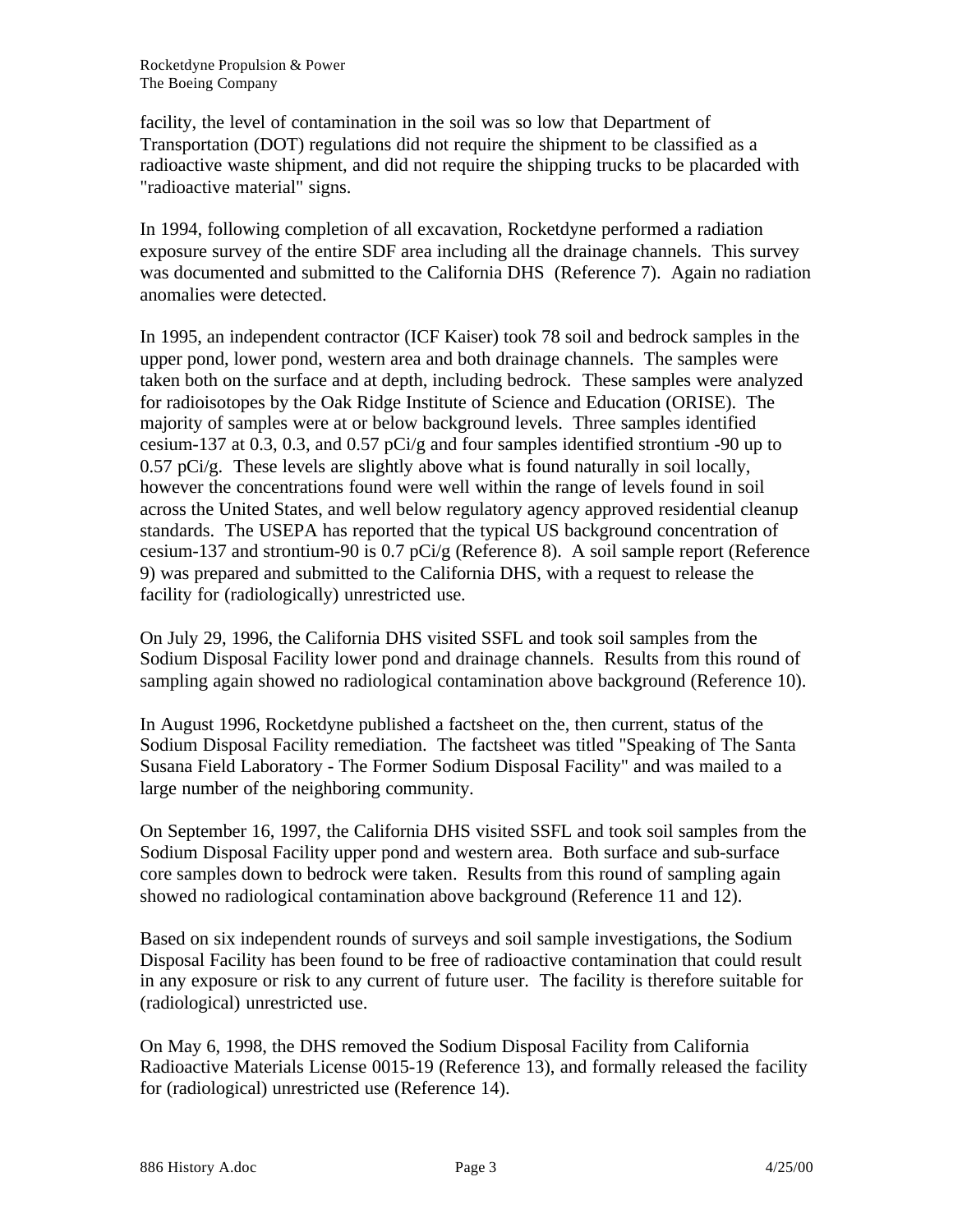#### **Summary:**

Without doubt, the Sodium Disposal Facility has had more than the usual scrutiny by multiple agencies and been subjected to no fewer than six post-remediation radiological surveys and sampling exercises.

As a result of the findings of no contamination by every one of these surveys, the California Department of Health Services released the facility for unrestricted use (References 13 and 14). The DHS/RHB sent DTSC two letters (References 15 and 16) explaining the concept of "release for unrestricted use" and stated that this action relieved Rocketdyne of any regulatory requirement to implement any further radiological controls relative to the Sodium Disposal Facility. This includes no requirement to monitor, sample or screen any soil taken from the Sodium Disposal Facility during the upcoming excavation.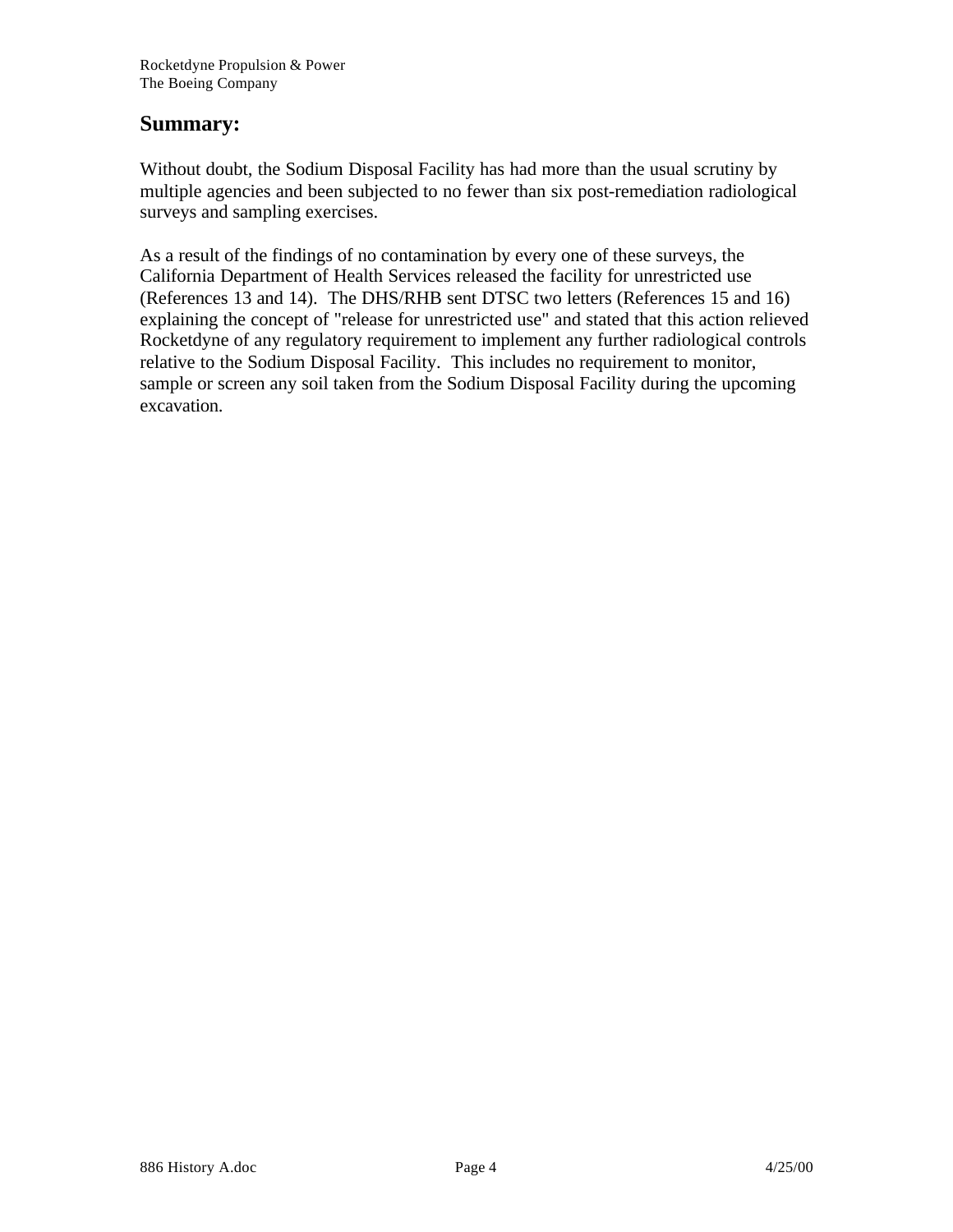## **Key Milestones:**

| <b>Activity</b>                                          | <b>Date</b>        | <b>Reference</b> |
|----------------------------------------------------------|--------------------|------------------|
| Sodium Disposal Facility - Period of Operation           | 1956 - 1978        |                  |
| Various radiological surveys                             | 1978 - 1983        | 2                |
| <b>CERCLA Phase II - Site Characterization</b>           | 1987               |                  |
| Rocketdyne radiological survey of surrounding areas      | 1987-88            | 2                |
| SDF lower pond excavation                                | 1992               |                  |
| RWQCB soil sample investigation                          | March 24, 1993     | 4                |
| SDF upper pond & western area excavation                 | 1993               |                  |
| 1st DHS soil sample investigation                        | June 10, 1993      | 5 and 6          |
| Rocketdyne final radiation exposure survey report issued | January 5, 1995    |                  |
| 2nd DHS soil sample investigation                        | July 29, 1996      | 10               |
| Rocketdyne final soil sampling report issued             | April 8, 1997      | 9                |
| 3rd DHS soil sample investigation                        | September 16, 1997 | 11               |
| DHS releases facility for unrestricted use               | May 6, 1998        | 13 and 14        |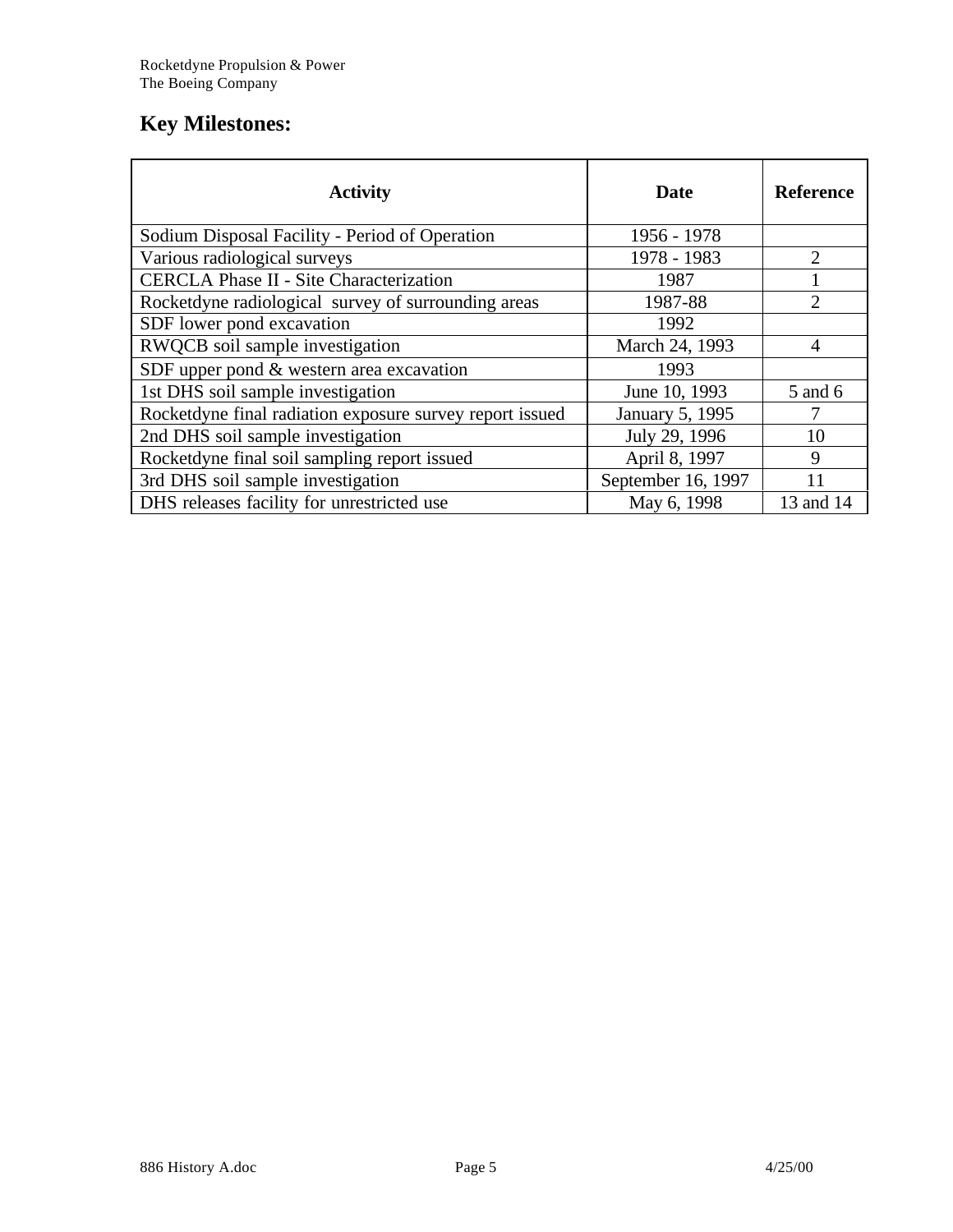#### **References:**

- 1. Rocketdyne Report GEN-ZR-0002, "CERCLA Program Phase II Site Characterization." May 29 1987.
- 2. Rocketdyne Report GEN-ZR-0004, "Radiological Survey of the Sodium Disposal Facility - Building T886." June 27, 1988.
- 3. Rocketdyne Report N704SRR990034, "Baseline Radiological Survey of the Sodium Disposal Facility (T886)." August 31, 1992.
- 4. Summary Table of CEP results of samples taken by RWQCB on March 24, 1993.
- 5. California DHS/RHB internal memorandum from Steve Hsu. "Soil Released from Lower Pond of Sodium Burn Pit at SSFL." June 17, 1993.
- 6. California DHS/RHB Laboratory Results. February 14, 1994.
- 7. Rocketdyne Report 886-ZR-0007, "Post-Remediation Ambient Gamma Radiological Survey of the Former Sodium Disposal Facility (T886)." January 5, 1995.
- 8. EPA Guidance Document EPA 402-R-96-011 A, "Radiation Site Cleanup Regulations - Technical Support Document for the Development of Radionuclide Cleanup Levels for Soil." September 1994.
- 9. Rocketdyne Report 886-ZR-0009, "Post-Remediation Soil Sampling and Analysis for the Former Sodium Disposal Facility (T886)." Revision A. April 8, 1997.
- 10. California DHS/RHB internal memorandum from Hank Kocol to Fred Toyoma. "Comparison of Soil Results for Sodium Burn Pit Area." December 30, 1996.
- 11. California DHS/RHB Survey Report. "Confirmatory Survey: Soil Samples from the Former Sodium Disposal Facility." September 16, 1997.
- 12. California DHS/RHB internal memorandum from Roger Lupo to Fred Toyoma. "Former Sodium Disposal Facility located at Area IV Santa Susana Field Laboratory - ETEC." May 1, 1998.
- 13. Amendment 98 to California Radioactive Materials License Number 0015-19. May 6, 1998.
- 14. Letter from Gerard Wong (DHS/RHB) to Phil Rutherford. Untitled. Confirmation of the release of the Sodium Disposal Facility for unrestricted use. May 15, 1998.
- 15. Rocketdyne Report A4CM-ZR-0011. "Area IV Radiological Characterization Survey." August 15, 1996.